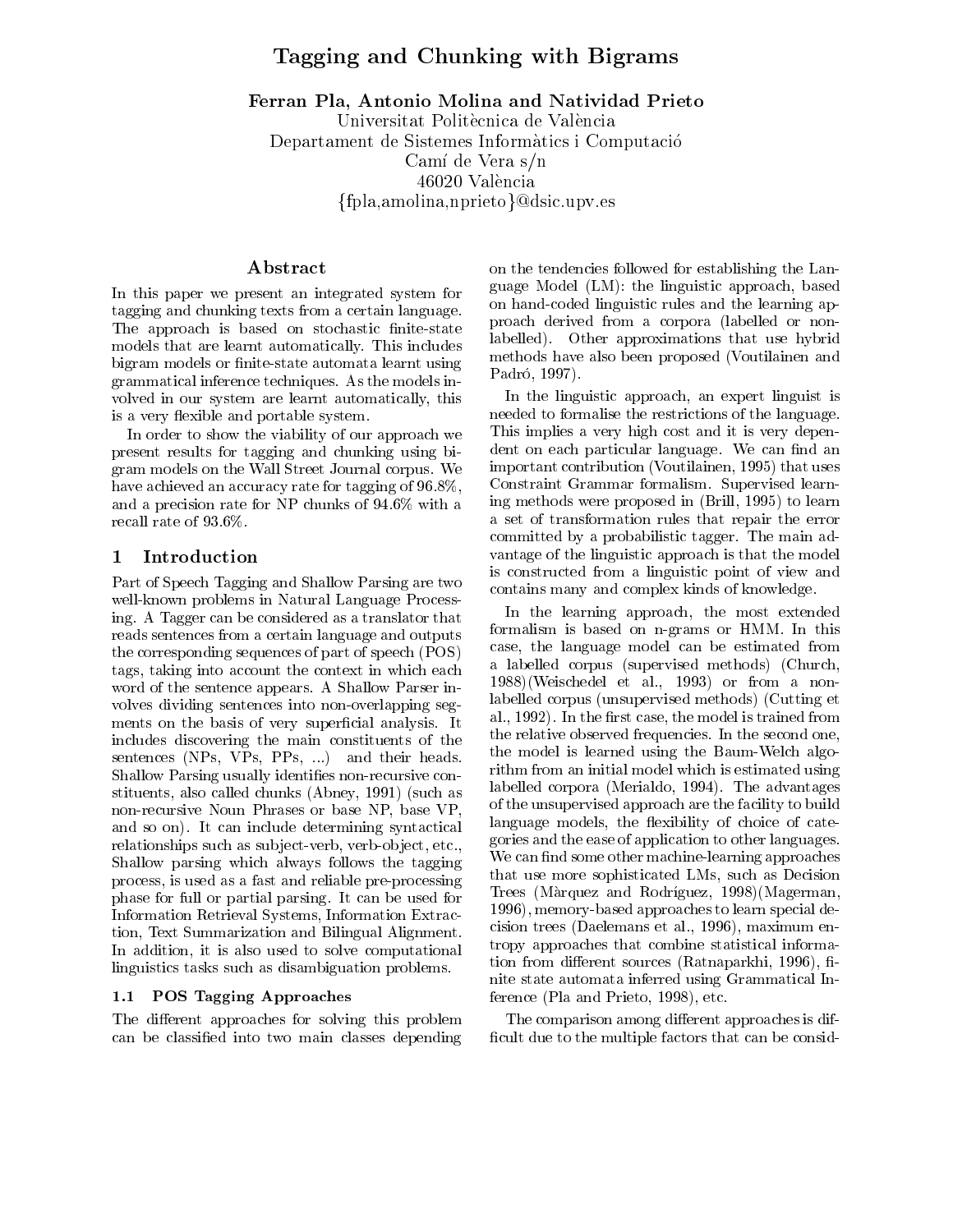ered: the language, the number and type of the tags, the size of the vocabulary, the ambiguity, the difficulty of the test set, etc. The best results reported on the Wall Street Journal (WSJ) Treebank (Marcus et al., 1993), using statistical language models, have an accuracy ratio between 95% and 97% (depending on the different factors mentioned above). For the linguistic approach the results are better. For example, in (Voutilainen, 1995) an accuracy of 99.7% is reported, but certain ambiguities in the output remain unsolved. Some works have recently been published (Brill and Wu, 1998) in which a set of taggers are combined in order to improve their performance. In some cases, these methods achieve an accuracy of 97.9% (Halteren et al., 1998).

# 1.2 Shallow Parsing Approaches

Since the early 90's, several techniques for carrying out shallow parsing have been developed. These techniques can also be classied into two main groups: based on hand-coded linguistic rules and based on learning algorithms. These approaches have a common characteristic: they take the sequence of lexical tags proposed by a POS tagger as input, for both the learning and the chunking processes.

# 1.2.1 Techniques based on hand-coded linguistic rules

These methods use a hand-written set of rules that are defined using POS as terminals of the grammar. Most of these works use finite state methods for detecting chunks or for accomplishing other linguistic tasks (Ejerhed, 1988), (Abney, 1996), (At-Mokhtar and Chanod, 1997). Other works use different grammatical formalisms, such as constraint grammars (Voutilainen, 1993), or combine the grammar rules with a set of heuristics (Bourigault, 1992). These works usually use a small test set that is manually evaluated, so the achieved results are not significant. The regular expressions defined in (Ejerhed, 1988) identified both non-recursive clauses and non-recursive NPs in English text. The experimentation on the Brown corpus achieved a precision rate of 87% (for clauses) and 97.8 % (for NPs). Abney introduced the concept of chunk (Abney, 1991) and presented an incremental partial parser (Abney, 1996). This parser identifies chunks base on the parts of speech, and it then chooses how to combine them for higher level analysis using lexical information. The average precision and recall rates for chunks were 87.9% and 87.1%, respectively, on a test set of 1000 sentences. An incremental architecture of nite-state transducers for French is presented in (At-Mokhtar and Chanod, 1997). Each transducer performs a linguistic task such as identifying segments or syntactic structures and detecting sub jects and ob jects. The system was evaluated on various corpora for sub ject and ob ject detection. The precision rate varied between 99.2% and 92.6%. The recall rate varied between 97.8% and 82.6%.

The NPTool parser described in (Voutilainen, 1993) identied maximal-length noun phrases. NPtool gave a precision rate of 95-98% and a recall rate of 98.5-100%. These results were criticised in (Ramshaw and Marcus, 1995) due to some inconsistencies and apparent mistakes which appeared on the sample given in (Voutilainen, 1993). Bourigault developed the LECTER parser for French using grammatical rules and some heuristics (Bourigault, 1992). It achieved a recall rate of 95% identifying maximal length terminological noun phrases, but he did not give a precision rate, so it is difficult to evaluate the actual performance of the parser.

# 1.2.2 Learning Techniques

These approaches automatically construct a language model from a labelled and bracketed corpus. The first probabilistic approach was proposed in (Church, 1988). This method learnt a bigram model for detecting simple noun phrases on the Brown corpus. Given a sequence of parts of speech as input, the Church program inserts the most probable openings and endings of NPs, using a Viterbi-like dynamic programming algorithm. Church did not give precision and recall rates. He showed that 5 out of 243 NP were omitted, but in a very small test with a POS tagging accuracy of 99.5%.

Transformation-based learning (TBL) was used in (Ramshaw and Marcus, 1995) to detect base NP. In this work chunking was considered as a tagging technique, so that each POS could be tagged with I (inside baseNP), O (outside baseNP) or B (inside a baseNP, but the preceding word was in another baseNP). This approach resulted in a precision rate of 91.8% anda recall rate of 92.3%. This result was automatically evaluated on a test set (200,000 words) extracted from the WSJ Treebank. The main drawback to this approach are the high requirements for time and space which are needed to train the system; it needs to train 100 templates of combinations of words.

There are several works that use a memory-based learning algorithm. These approaches construct a classier for a task by storing a set of examples in memory. Each example is defined by a set of features that have to be learnt from a bracketed corpus. The Memory-Based Learning (MBL) algorithm (Daelemans et al., 1999) takes into account lexical and POS information. It stores the following features: the word form and POS tag of the two words to the left, the focus word and one word to the right. This system achieved a precision rate of 93.7% and a recall rate of 94.0% on the WSJ Treebank. However, when only POS information was used the performance decreased achieving a precision rate of 90.3% and a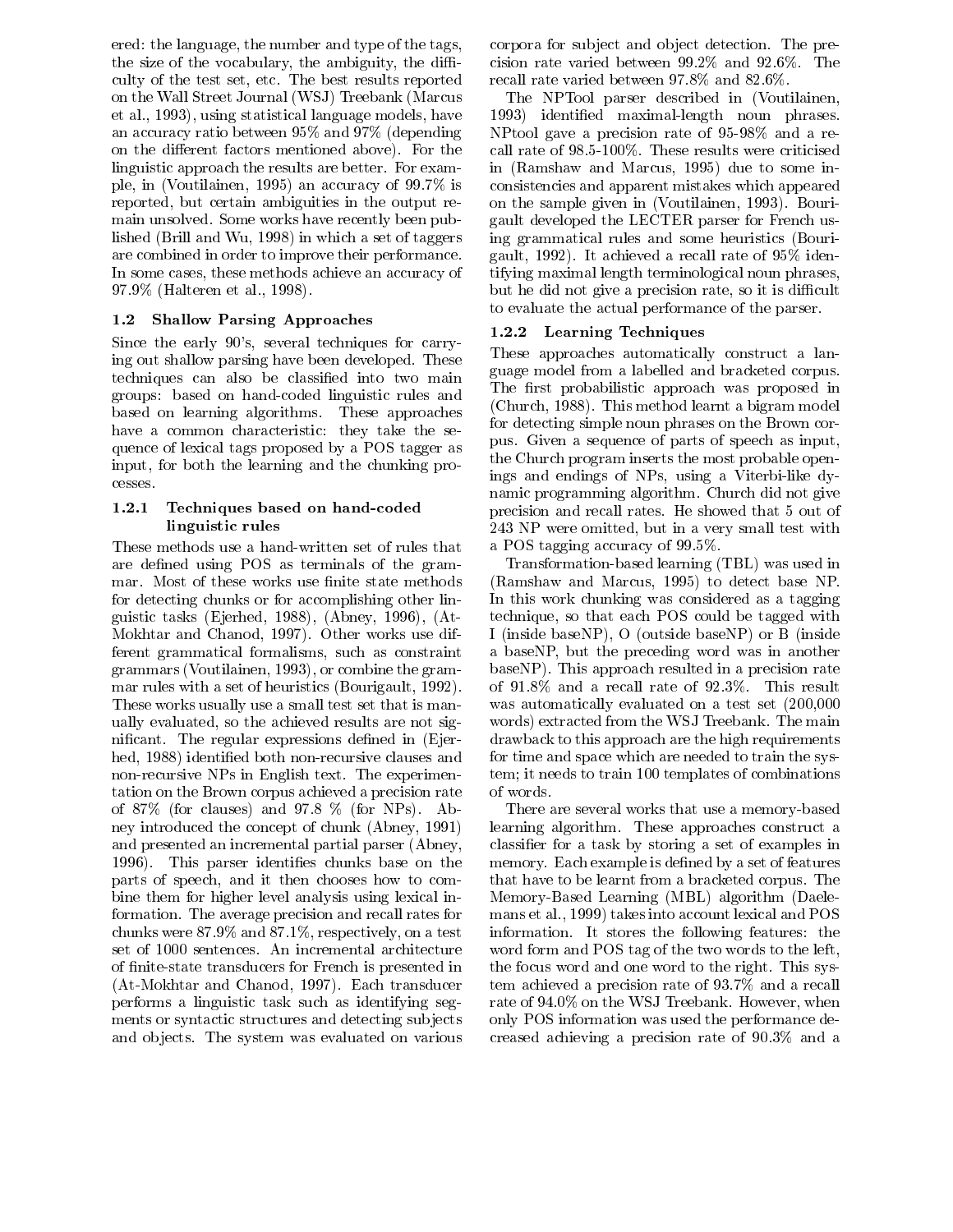recall rate of 90.1%. The Memory-Based Sequence Learning (MBSL) algorithm (Argamon et al., 1998) learns substrings or sequences of POS and brackets. Precision and recall rates were 92.4% on the same data used in (Ramshaw and Marcus, 1995).

A simple approach is presented in (Cardie and Pierce, 1998) called Treebank Approach (TA). This technique matches POS sequences from an initial noun phrase grammar which was extracted from an annotated corpus. The precision achieved for each rule is used to rank and prune the rules, discarding those rules whose score is lower than a predefined threshold. It uses a longest match heuristic to determine base NP. Precision and recall on the WSJ Treebank was 89.4% and 90.0%, respectively.

It is difficult to compare the different approaches due for various reasons. Each one uses a different definition of base NP. Each one is evaluated on a different corpus or on different parts of the same corpus. Some systems have even been evaluated by hand on a very small test set. Table 1 summarizes the precision and recall rates for learning approaches  $2.1$ that use data extracted from the WSJ Treebank.

| Method         | NP Precision | NP Recall |
|----------------|--------------|-----------|
| TBL.           | 91.8         | 92.3      |
| MBSL           | 92.4         | 92.4      |
| TА             | 89.4         | 90.9      |
| MBL            | 93.7         | 94.0      |
| MBL (only POS) | 90.3         | 90.1      |

Table 1: Precision and recall rates for different NP parsers.

#### General Description of our  $\mathbf{2}$ Integrated approach to Tagging and Chunking

We propose an integrated system (Figure 1) that combines different knowledge sources (lexical probabilities, LM for chunks and Contextual LM for the sentences) in order to obtain the corresponding sequence of POS tags and the shallow parsing  $([SU W_1/C_1 W_2/C_2 SU] W_3/C_3 ... [SU W_n/C_n SU]$ from a certain input string  $(W_1, W_2, ..., W_n)$ . Our system is a transducer composed by two levels: the upper one represents the Contextual LM for the sentences, and the lower one modelize the chunks considered. The formalism that we have used in all levels are finite-state automata. To be exact, we have used models of bigrams which are smoothed using the backoff technique (Katz,  $1987$ ) in order to achieve full coverage of the language. The bigrams LMs (bigram probabilities) was obtained by means of the SLM TOOLKIT (Clarksond and Ronsenfeld,



Figure 1: Overview of the System.

1997) from the sequences of categories in the training set. Then, they have been represented like nite-state automata.

#### The learning phase.

The models have been estimated from labelled and bracketed corpora. The training set is composed by sentences like:

$$
[SU W_1/C_1 W_2/C_2 SU] W_3/C_3 ... [SU W_n/C_n SU] ./.
$$

where  $W_i$  are the words,  $C_i$  are part-of-speech tags and SU are the chunks considered.

The models learnt are:

- Contextual LM: it is a smoothed bigram model learnt from the sequences of part-of-speech tags  $(C_i)$  and chunk descriptors  $(SU)$  present in the training corpus (see Figure 2a).
- Models for the chunks: they are smoothed bigram models learnt from the sequences of partof-speech tags corresponding to each chunk of the training corpus (see Figure 2b).
- Lexical Probabilities: they are estimated from the word frequencies, the tag frequencies and the word per tag frequencies. A tag dictionary is used which is built from the full corpus which gives us the possible lexical categories (POS tags) for each word; this is equivalent to having an ideal morphological analyzer. The probabilities for each possible tag are assigned from this information taking into account the obtained statistics. Due to the fact that the word cannot have been seen at training, or it has only been seen in some of the possible categories, it is compulsory to apply a smoothing mechanism. In our case, if the word has not previously been seen, the same probability is assigned to all the categories given by the dictionary; if it has been seen, but not in all the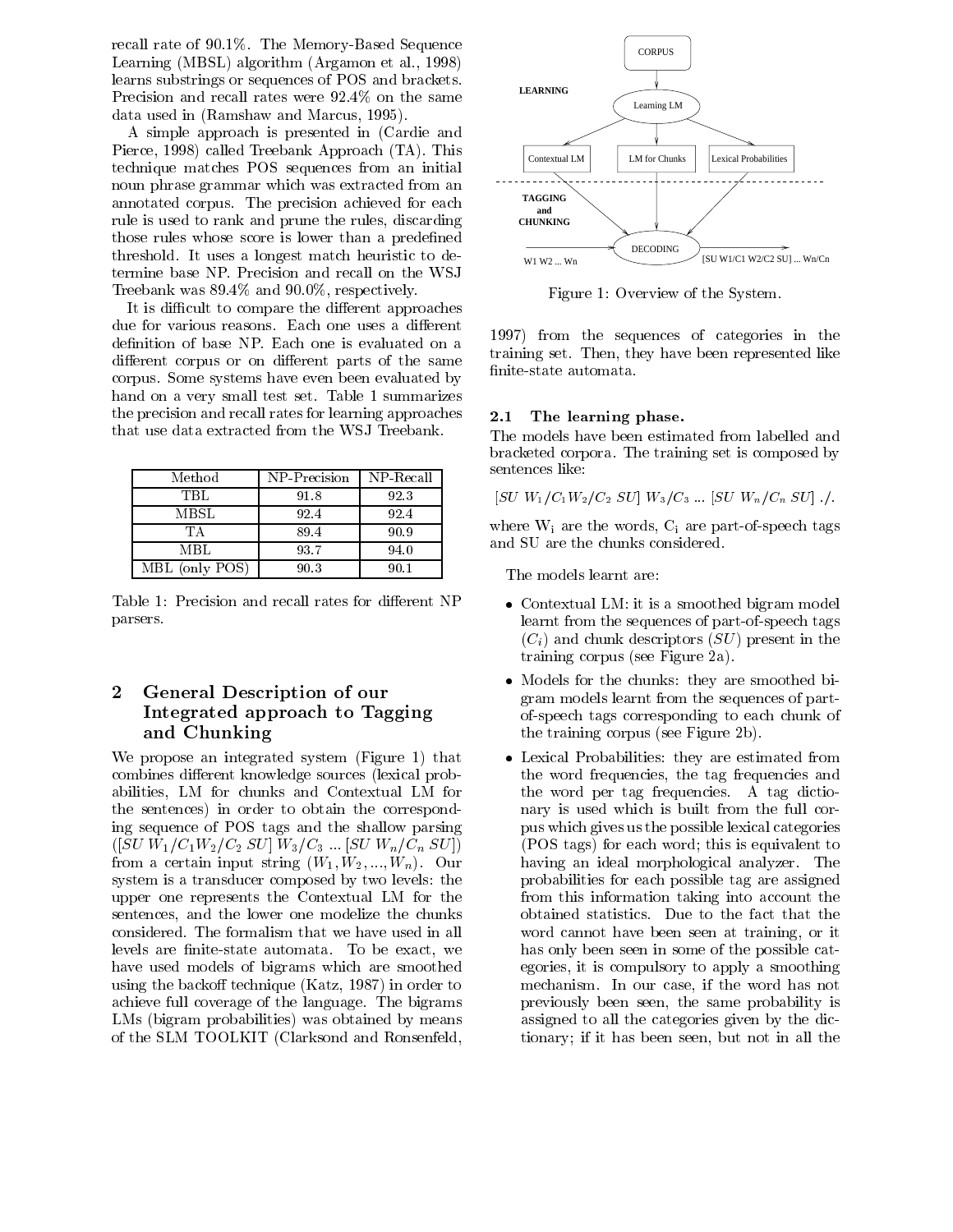

Figure 2: Integrated Language Model for Tagging and Chunking.

categories, the smoothing called "add one" is applied. Afterwards, a renormalization process is carried out.

Once the LMs have been learnt, a regular substitution of the lower model(s) into the upper one is made. In this way, we get a single Integrated LM which shows the possible concatenations of lexical tags and syntactical units, with their own transition probabilities which also include the lexical probabilities as well (see Figure 2c). Note that the models in Figure 2 are not smoothed).

#### $2.2$ The Decoding Process: Tagging and Parsing

The tagging and shallow parsing process consists of finding out the sequence of states of maximum probability on the Integrated LM for an input sentence. Therefore, this sequence must be compatible with the contextual, syntactical and lexical constraints. This process can be carried out by Dynamic Programming using the Viterbi algorithm, which is con veniently modied to allow for transitions between certain states of the automata without consuming any symbols (epsilon transitions). A portion of the Dynamic Programming trellis for a generic sentence using the Integrated LM shown in Figure 2c can be seen in Figure 3. The states of the automata that can be reached and that are compatible with the lexical constraints are marked with a black circle (i.e., from the state  $C_k$  it is possible to reach the state  $C_i$  if the transition is in the automata and the lexical probability  $P(W_i | C_i)$  is not null). Also, the transitions to initial and final states of the models for chunks (i.e., from  $C_i$  to  $\langle SU \rangle$ ) are allowed; these states are marked in Figure 3 with a white circle and in this case no symbol is consumed. In all these cases, the transitions to initial and final pro-

duce transitions to their successors (the dotted lines in Figure 3) where now symbols must be consumed.

Once the Dynamic Programing trellis is built, we can obtain the maximum probability path for the input sentence, and thus the best sequence of lexical tags and the best segmentation in chunks.



Figure 3: Partial Trellis for Programming Decoding based on the Integrated LM.

# Experimental Work

In this section we will describe a set of experiments that we carried out in order to demonstrate the capabilities of the proposed approach for tagging and shallow parsing. The experiments were carried out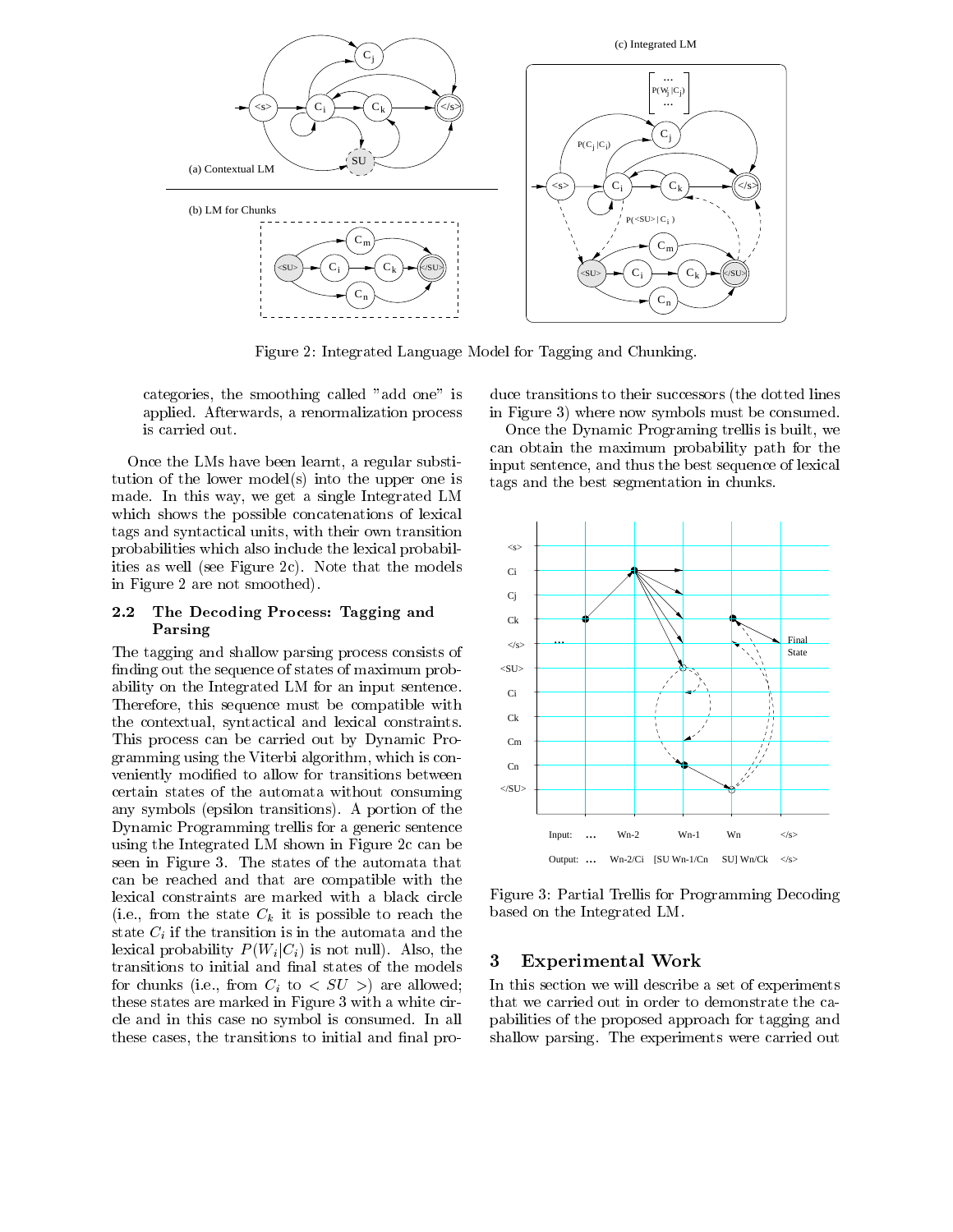on the WSJ corpus, using the POS tag set defined in (Marcus et al., 1993), considering only the NP chunks defined by (Church, 1988) and using the models that we have presented above. Nevertheless, the use of this approach on other corpora (changing the reference language), other lexical tag sets or other kinds of chunks can be done in a direct way.

### 3.1 Corpus Description.

We used a portion of the WSJ corpus (900,000 words), which was tagged according to the Penn Treebank tag set and bracketed with NP markers, to train and test the system.

The tag set contained 45 different tags. About 36.5% of the words in the corpus were ambiguous, with an ambiguity ratio of 2.44 tag/word over the ambiguous words, 1.52 overall.

#### 3.2 Experimental Results.

In order to train the models and to test the system, we randomly divided the corpora into two parts: approximately 800,000 words for training and 100,000 words for testing.

Both the bigram models for representing contextual information and syntactic description of the NP chunk and the lexical probabilities were estimated from training sets of different sizes. Due to the fact that we did not use a morphological analyser for English, we constructed a tag dictionary with the lexicon of the training set and the test set used. This dictionary gave us the possible lexical tags for each word from the corpus. In no case, was the test used to estimate the lexical probabilities.



Figure 4: Accuracy Rate of Tagging on WSJ for incremental training sets.

In Figure 4, we show the results of tagging on the test set in terms of the training set size using three approaches: the simplest (LEX) is a tagging process which does not take contextual information into account, so the lexical tag associated to a word will



Figure 5: NP-chunking results on WSJ for incremental training sets.

|              | Tagging  | NP-Chunking |         |
|--------------|----------|-------------|---------|
| Tagger       | Accuracy | Precision   | Recall  |
| BIG-BIG      | 96.8     | 94.6        | 93.6    |
| Lex          | 94 3     | 90.8        | 913     |
| <b>BIG</b>   | 96.9     | 94 9        | $-44.1$ |
| <b>IDEAL</b> | assumed  | 95.5        |         |

Table 2: Tagging and NP-Chunking results for differents taggers (training set of 800,000 words).

be that which has appeared more often in the training set. The second method corresponds to a tagger based on a bigram model (BIG). The third one uses the Integrated LM described in this paper (BIG-BIG). The tagging accuracy for BIG and BIG-BIG was close, 96.9% and 96.8% respectively, whereas without the use of the language model (LEX), the tagging accuracy was 2.5 points lower. The trend in all the cases was that an increment in the size of the training set resulted in an increase in the tagging accuracy. After 300,000 training words, the result became stabilized.

In Figure 5, we show the precision  $(\text{\#correct}$ proposed NP/#proposed NP) and recall (#correct proposed  $NP/\#NP$  in the reference) rates for NP chunking. The results obtained using the Integrated LM were very satisfactory achieving a precision rate of  $94.6\%$  and a recall rate of  $93.6\%$ . The performance of the NP chunker improves as the training set size increases. This is obviously due to the fact that the model is better learnt when the size of the training set increases, and the tagging error decreases as we have seen above.

The usual sequential process for chunking a sentence can also be used. That is, first we tag the sentence and then we use the Integrated LM to carry out the chunking. In this case, only the contextual probabilities are taken into account in the decoding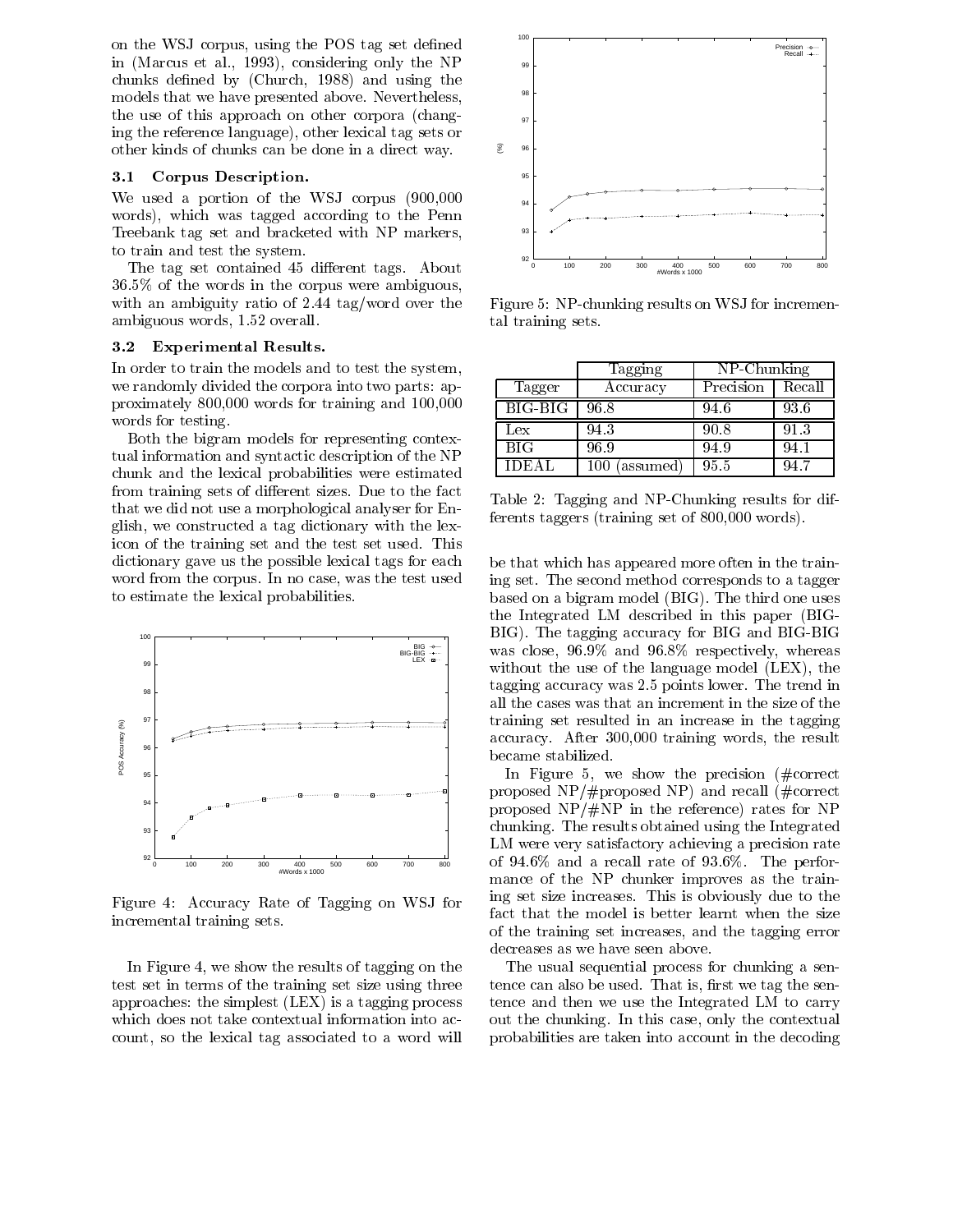process. In Table 2, we show the most relevant results that we obtained for tagging and for NP chunking. The first row shows the result when the tagging and the chunking are done in a integrated way. The following rows show the performance of the sequential process using different taggers:

- LEX: it takes into account only lexical probabilities. In this case, the tagging accuracy was 94.3%.
- BIG: it is based on a bigram model that achieved an accuracy of 96.9%.
- IDEAL: it simulates a tagger with an accuracy rate of 100%. To do this, we used the tagged sentences of the WSJ corpus directly.

These results confirm that precision and recall rates increase when the accuracy of the tagger is better. The performance of the sequential process (using the BIG tagger) is slightly better than the  $5$ performance of the integrated process (BIG-BIG). We think that this is probably because of the way we combined the probabilities of the different models.

# 4 Conclusions and Future Work

In this paper, we have presented a system for Tagging and Chunking based on an Integrated Language Model that uses a homogeneous formalism (finite-state machine) to combine different knowledge sources: lexical, syntactical and contextual models. It is feasible both in terms of performance and also in terms of computational efficiency.

All the models involved are learnt automatically from data, so the system is very flexible and portable and changes in the reference language, lexical tags or other kinds of chunks can be made in a direct way.

The tagging accuracy (96.9% using BIG and 96.8% using BIG-BIG) is higher than other similar approaches. This is because we have used the tag dictionary (including the test set in it) to restrict the possible tags for unknown words, this assumption obviously increase the rates of tagging (we have not done a quantitative study of this factor).

As we have mentioned above, the comparison with other approaches is difficult due among other reasons to the following ones: the definitions of base NP are not always the same, the sizes of the train and the test sets are different and the knowledge sources used in the learning process are also different. The precision for NP-chunking is similar to other statistical approaches presented in section 1, for both the integrated process (94.6%) and the sequential process using a tagger based on bigrams (94.9%). The recall rate is slightly lower than for some approaches using the integrated system (93.6%) and is similar for the sequential process  $(94.1\%)$ . When we used the sequential system taking an error free input (IDEAL), the performance of the system obviously increased (95.5% precision and 94.7% recall). These results show the influence of tagging errors on the process. Nevertheless, we are studying why the results between the integrated process and the sequential process are different. We are testing how the introduction of some adjustment factors among the models for weighting the different probability distribution can improve the results.

The models that we have used in this work, are bigrams, but trigrams or any stochastic regular model can be used. In this respect, we have worked on a more complex LMs, formalized as a finite-state automata which is learnt using Grammatical Inference techniques. Also, our approach would benefit from the inclusion of lexical-contextual information into the LM.

# Acknowledgments

This work has been partially supported by the Spanish Research Pro ject CICYT (TIC97-0671-C02-  $01/02$ ).

#### References

- S. Abney. 1991. Parsing by Chunks. R. Berwick, S. Abney and C. Tenny (eds.) Principle-based Parsing . Kluwer Academic Publishers, Dordrecht.
- S. Abney. 1996. Partial Parsing via Finite-State Cascades. In Proceedings of the ESSLLI'96 Robust Parsing Workshop, Prague, Czech Republic.
- S. Argamon, I. Dagan, and Y. Krymolowski. 1998. A Memory-based Approach to Learning Shallow Natural Language Patterns. In Proceedings of the joint 17th International Conference on Computational Linguistics and 36th Annual Meeting of the Association for Computational Linguistics,  $COLING-ACL$ , pages 67-73, Montréal, Canada.
- S. At-Mokhtar and J.P. Chanod. 1997. Incremental Finite-State Parsing. In Proceedings of the 5th Conference on Applied Natural Language Processing, Washington D.C., USA.
- D. Bourigault. 1992. Surface Grammatical Analysis for the Extraction of Terminological Noun Phrases. In Proceedings of the 15th International Conference on Computational Linguistics, pages 977-981.
- Eric Brill and Jun Wu. 1998. Classier Combination for Improved Lexical Disambiguation. In Proceedings of the joint 17th International Conference on Computational Linguistics and 36th Annual Meeting of the Association for Computational Linguistics, COLING-ACL, pages  $191–195$ , Montréal, Canada.
- E. Brill. 1995. Transformation-based Error-driven Learning and Natural Language Processing: A